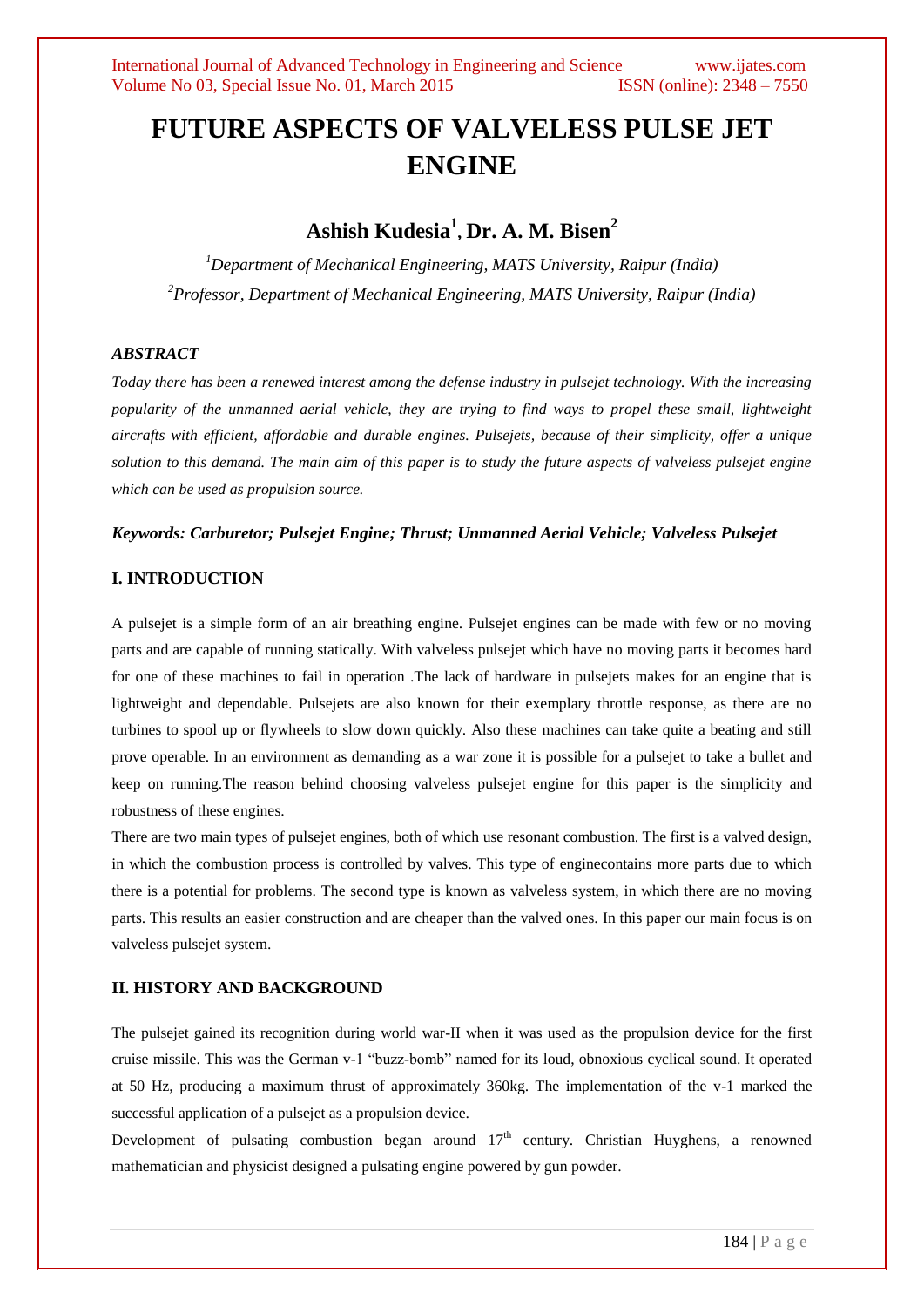# **2.1 Current Approaches**

One of the most attractive project on pulsejet engine technology going on is a proprietary developed by Boeing known as the Pulse Ejector Thrust Augmenter (PETA), which proposes to use pulse jet engines for vertical lift in military and commercial vertical take-off and landing aircraft (VTOL). The Boeing design embeds the pulse jet inside a thrust augmenting duct which entrains surrounding air into the exhaust stream. This entrained air improves thrust and cools the pulse jet.



# **Fig. 1: An Aircraft with Pulse Ejector Thrust Augmenter (PETA) Modules III. WORKING OF PULSEJET**

The primary effect behind the function of a pulsejet is the fact that gases are compressible and tend to act like a spring. This springiness is crucial to the way a pulsejet draws in a fresh mixture of air and fuel then expels the hot burning gasses that are generated when that fuel is ignited. The two most popular theories to describe the pulsejet engine cycle are the kadenacy effect and acoustical resonance.

- The kadenacy effect describes the movement of the gases through pressure waves and the inertia of the gases. It is named after Michel kadenacy who obtained a patent for an engine in 1933. To understand this effect let us take an example, now something very similar happens when we take a sealed container and fill it with compressed air. If we suddenly release that pressure by removing the cork, the compressed air will rush out but even once the pressure inside falls to match the pressure outside, the air will continue to flow out.
- This will cause the pressure inside the container to fall below the pressure outside and then the gas will flow back inwards. This cycle of increasing and decreasing pressure will repeat a number of times, decreasing in magnitude each time.
- That's the kadenacy effect in action driven by the springiness of air.



Fig. 2: WORKING OF PULSEJET ENGINE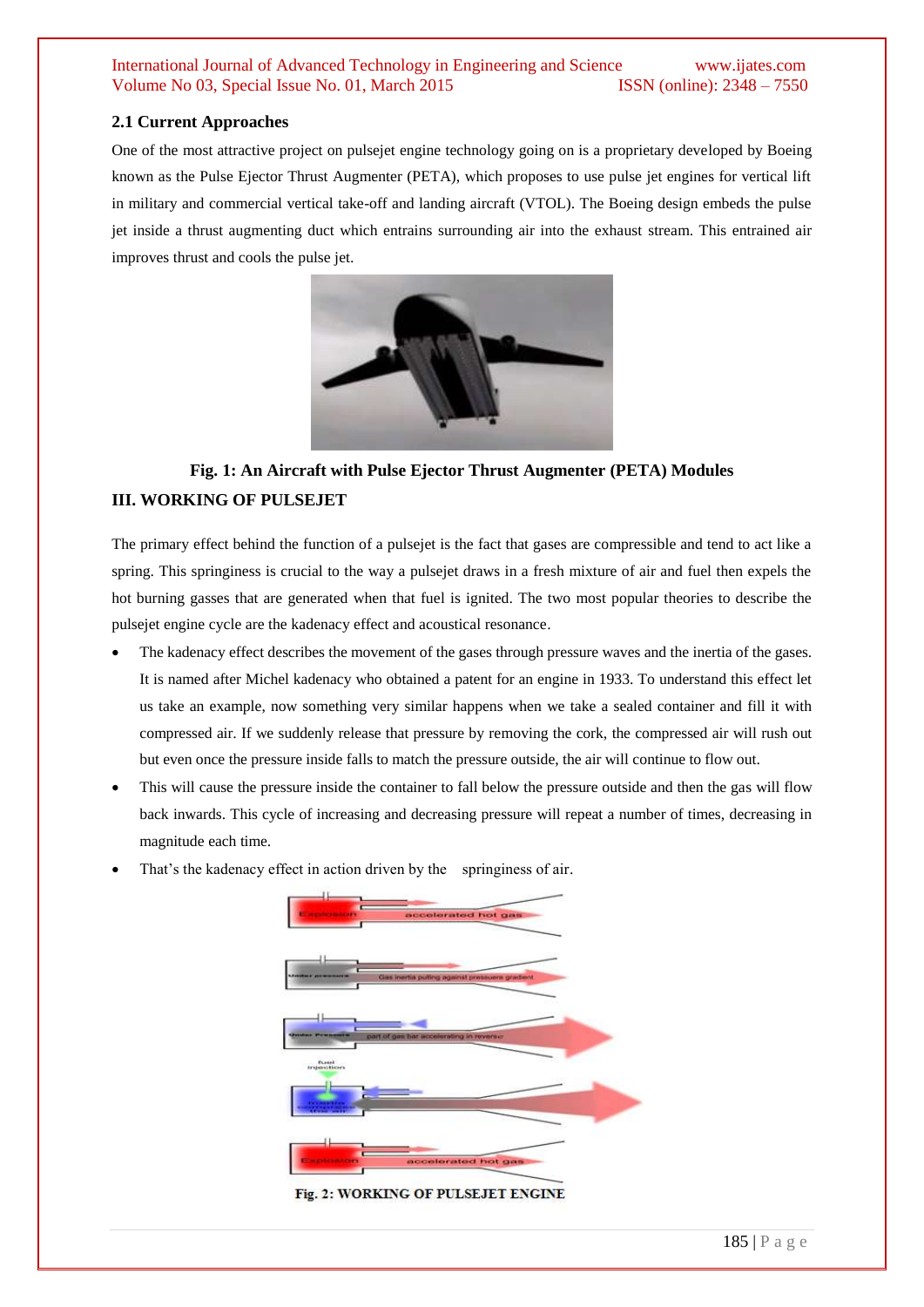# **3.1 Pulsejet Cycle**

A pulsejets operates by combination of two cycles: the Lenoir cycle and the Humphrey cycle

The Lenoir cycle consists of the intake of air and fuel at a point a, isochoric combustion from a to b, and an adiabatic expansion to c.

Process a-b: Heat addition at constant volume

Process b-c: Isentropic expansion

Process c-a: Heat rejection at constant pressure



# **Fig. 3: LENOIR CYCLE**

The Humphrey cycle is shown below, in this process it adds a small amount of compression before combustion, step a to b.

Process a-b: Isentropic compression

Process b-c: Constant volume heat addition.

Process c-d: Isentropic Expansion of the gas

Process d-a: Constant pressure heat rejection



**Fig. 4: HUMPHREY CYCLE**

# **IV. DESIGN**

The valveless pulsejet that has been designed is known as the thermo- jet engine. It contains no rotating or vibrating parts. The engine is being operated on petrol, methanol and variety of different liquid fuels. The length and diameter of the engine determine the frequency of the pressure pulses. Fuel, flows through the fuel nozzles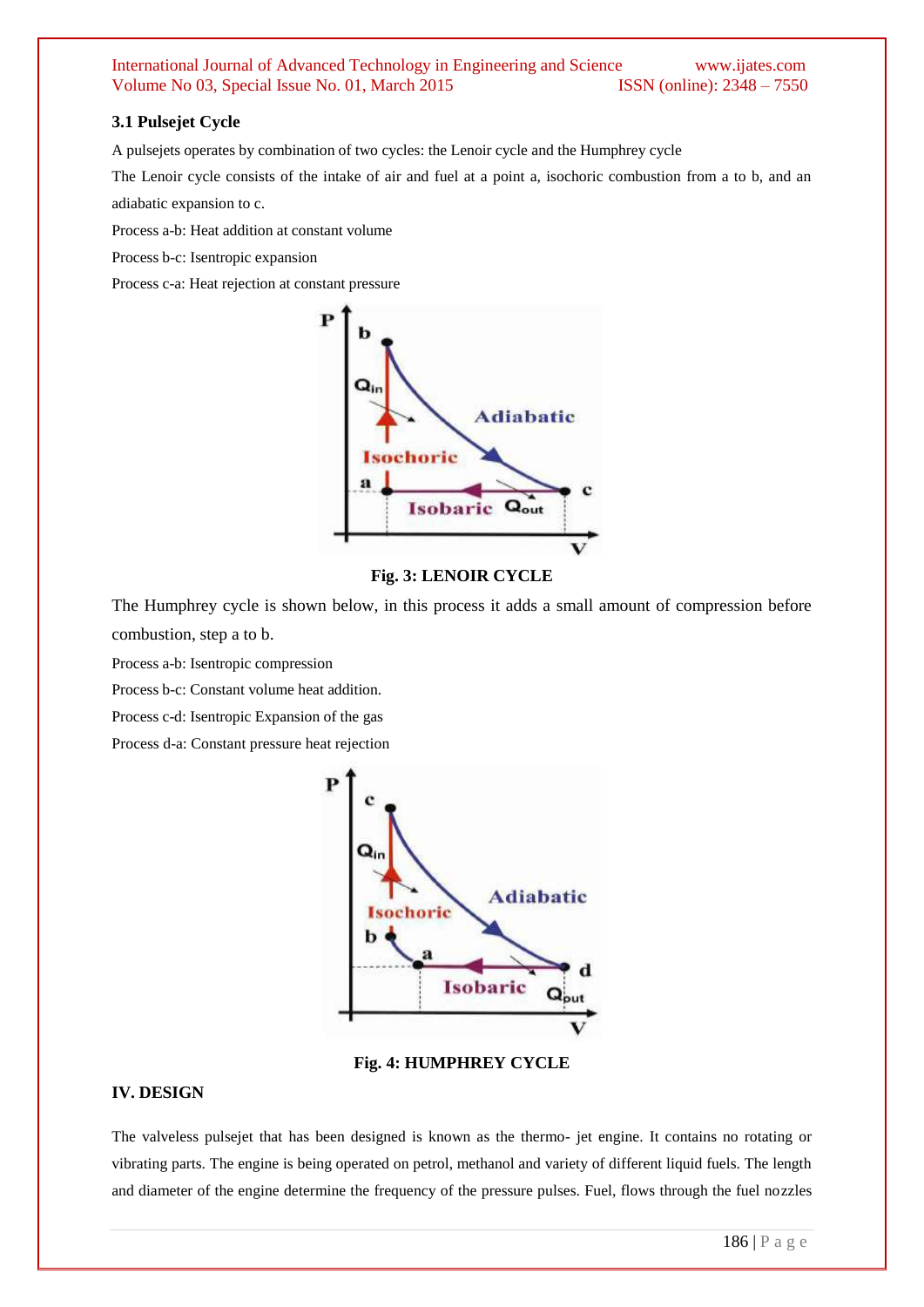# International Journal of Advanced Technology in Engineering and Science www.ijates.com Volume No 03, Special Issue No. 01, March 2015 **ISSN** (online): 2348 – 7550 Volume No 03, Special Issue No. 01, March 2015

at high velocity inside the carbureted inlet tubes forcing the surrounding air to also enter the inlets and mix with the fuel in a ratio of approximately 15 to 1. Fuel and air then flow into the combustion chamber where they are ignited initially by a spark plug only during starting of the engine and then from left out heat of the previous combustion.



# **Fig. 5: PULSEJET DESIGN**

#### **4.1 Combustion Chamber**

Designing the combustion chamber is the most important part of the designing. Whole engine's dimension depends on the length, diameter and volume of the combustion chamber. From statistical analysis there comes a relation through which thrust can be calculated using volume of combustion chamber.  $Thrust = 4453.98V_{cc} + 1.448$ 

Where  $V_{cc}$  is the volume of combustion chamber.

### **4.2 Carburetor**

A carburetor is used at an intake which will maintain air to fuel ratio of 15:1. Fuel will be automatically draws due to the vacuum created inside the carburetor. Thus the amount of air entering the carburetor will draw the required amount of fuel.



# **Fig. 6: CARBURATED INTAKE**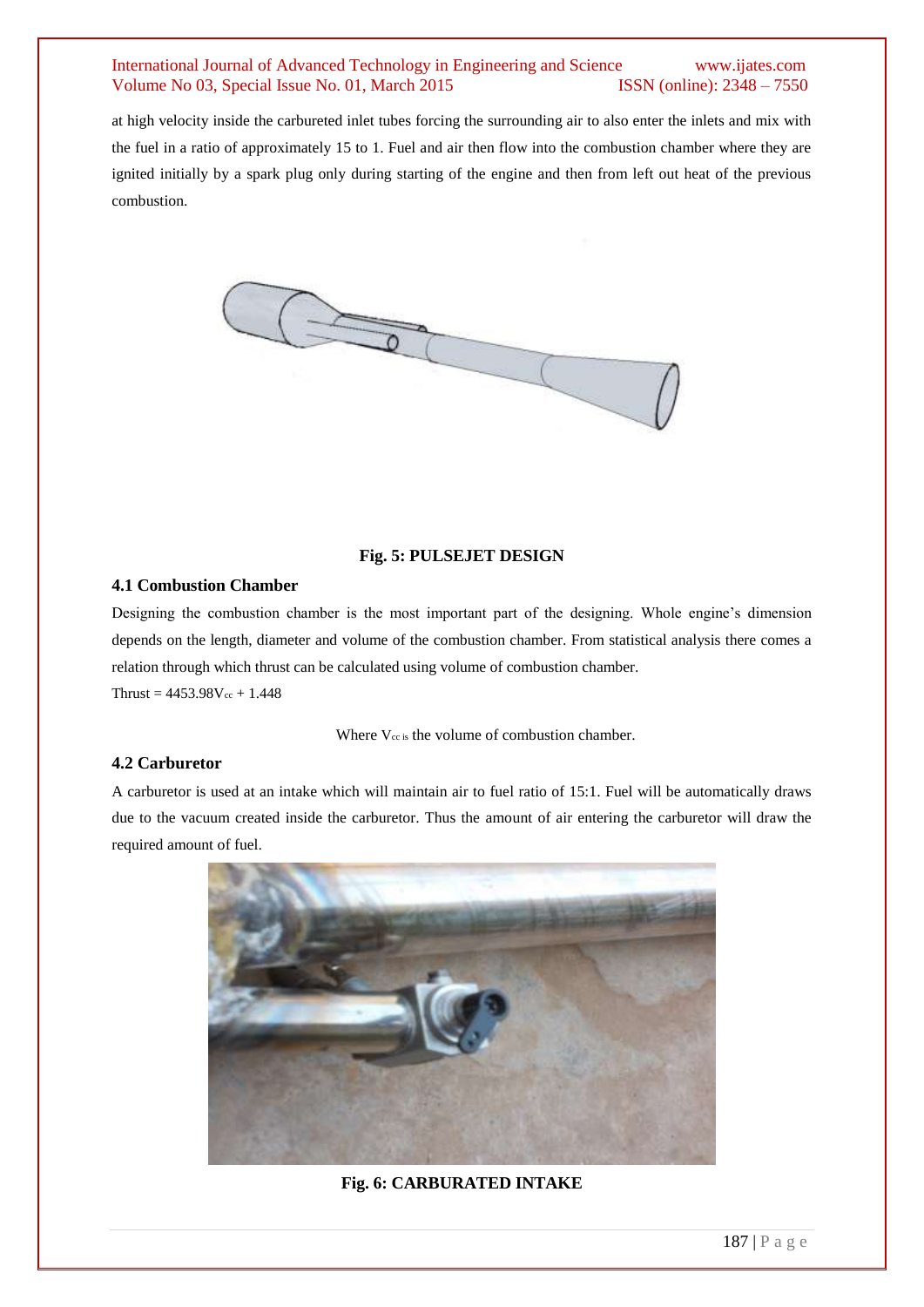#### **4.3 Efficiency**

Reviewing Lenoir and Humphrey cycle it can be understood that combustion of varying pressure and volume occurs along the line a-b in Lenoir cycle and along b-c in Humphrey cycle. Isentropic expansion along b-c in Lenoir cycle and along c-d in Humphrey cycle. The heat added is  $C_{PV}$  (T<sub>C</sub>-T<sub>B</sub>).  $C_{PV}$  is the effective average specific heat intermediate between  $C_V \& C_P$ . Heat rejected is  $C_p (T_D - T_A)$ .

The cycle efficiency is then

 $=C_{PV} (T_C-T_B) - C_P (T_D-T_A) = 1-C_P (T_D-T_A)$  $C_{PV} (T_C - T_B)$   $C_{PV} (T_C - T_B)$ 

 $C_P$  is average specific heat for a constant pressure reaction. T<sub>B</sub> is equal to T<sub>A</sub> for a stationary thermojet. The pressure ratio  $P_C/P_D$  is relatively small, therefore the temperature  $T_D$  cannot differ much from the temperature  $T_{C}$ .

Thus the fraction  $(T_D-T_A) / (T_C-T_B)$  cannot be much less than 1, whereas

#### $C_P / C_V$

Is greater than 1 and the efficiency will have a low positive value. To increase the efficiency, it is necessary to increase the value of  $T_c$ , at higher aircraft velocities the compression and expansion ratios will increase, thereby improving the engine efficiency.

### **4.4 Exhaust Tube**

This is the long tube which is connected to the combustion chamber.The exhaust tube serves two important roles.Firstly, it is this tube that accounts for around 60% of the thrust produced by an valveless engine. Hot gases from the combustion chamber exiting through this tube produce a reaction that creates the thrust.

Secondly, this is the pump that drives the engine. For this reason, its dimensions are critical. In order to provide the necessary pumping action to draw in the next charge of fresh air, the gases in the tailpipe must contain sufficient energy to create a partial vacuum in the combustion chamber. The energy or momentum of those gases is determined by their mass and their velocity using the formula.

#### $P = mV$

Based on observations the exhaust tube's internal diameter should be half the maximum combustion chamber's internal diameter

#### **4.5 Intake Tubes**

The intake tube's internal diameter should be around three fourth of the exhaust's internal diameter. Its shorter than the exhaust tube because it needs to be able to pass enough air to pretty much fill the combustion chamber during the engine's intake phase.if the intake tube were too long, the engine would simply end up sucking back the exhaust gasses that filled it during the last combution phase.

However, the intake tube also needs to be long enough that it can hold a large enough slug of cold, dense air to help air to contain the combustion gasses during the early phase of the combustion cycle.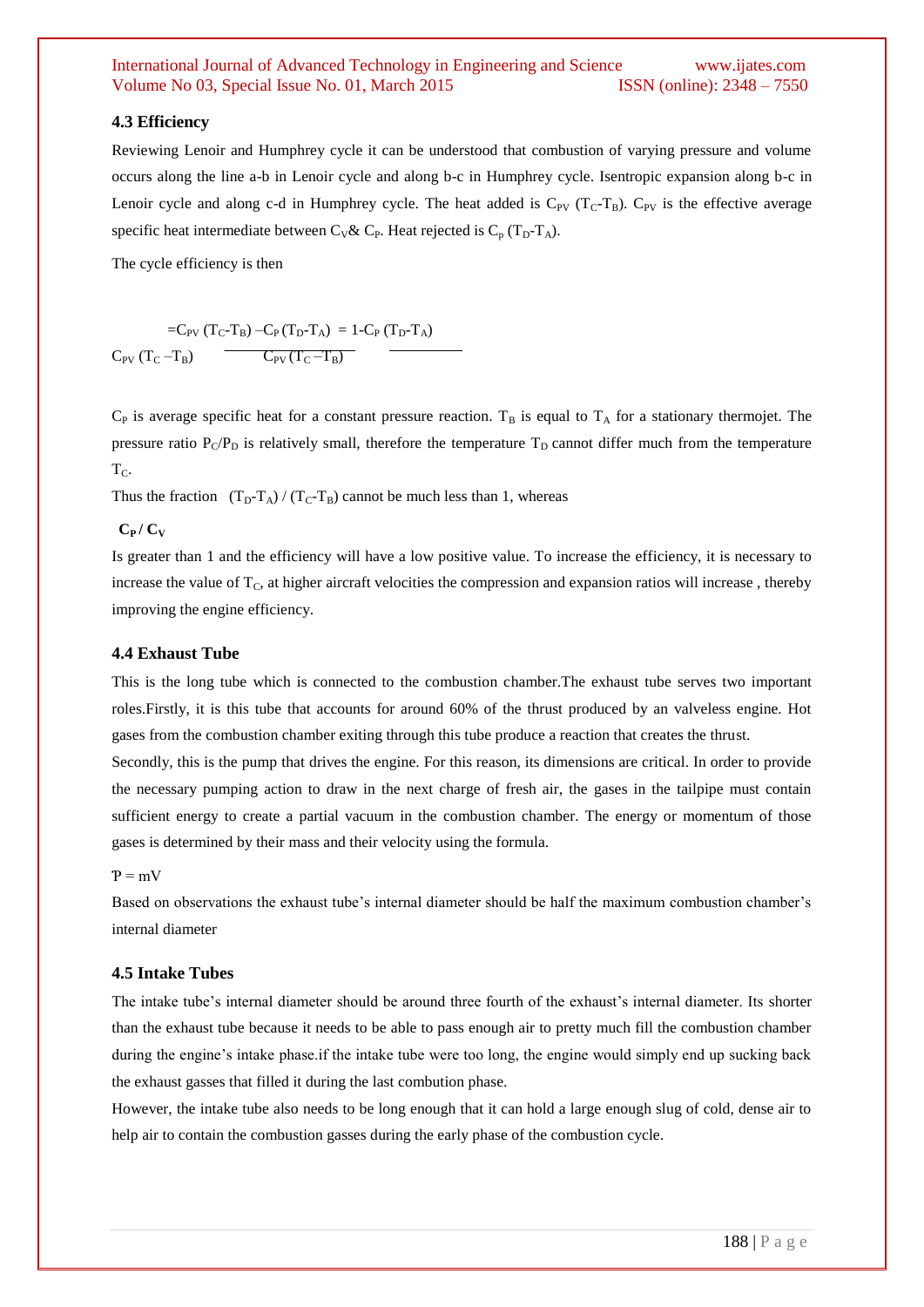| <b>PARAMETER</b>                             | <b>MAGNITUDE</b> | <b>UNITS</b>    |
|----------------------------------------------|------------------|-----------------|
| INTERNAL DIA OF COMBUSTION<br><b>CHAMBER</b> | 7.62             | Cм              |
| LENGTH OF CC                                 | 10.16            | Cм              |
| <b>VOLUME OF CC</b>                          | 463.33           | $\mathrm{CM}^3$ |
| INTERNAL DIA OF EXHAUST TUBE                 | 3.17             | Cм              |
| LENGTH OF EXHAUST TUBE                       | 36.83            | Cм              |
| <b>VOLUME OF EXHAUST TUBE</b>                | 290.68           | $\mathrm{CM}^3$ |
| INTERNAL DIA OF INTAKES                      | 1.27             | Cм              |
| LENGTH OF INTAKES                            | 7.62             | Cм              |
| <b>VOLUME OF INTAKES</b>                     | 19.3             | CM <sup>3</sup> |
| No Of Intakes                                | $\overline{2}$   |                 |

#### **Table 1 Design Dimensions**

#### **V. DISCUSSIONS**

During the operation of pulsejet it was noticed that pulsejets are highly dependent on the way the fuel is introduced to the combustion chamber, also they are sensitive to the location of the fuel injector. It is desired to achieve a high pressure drop at the injector interface so that the fuel can be sprayed into the combustion chamber at the higher velocity. This promotes turbulent flows and mixing. Flares at the exhaust and inlet aid in the operation of pulsejets.

Pulsejets are simple propulsion devices, and it is the characteristic that makes them attractive for propulsion applications. The next step in the development of valveless pulsejet engine technology is almost certainly going to be in the pulse detonation engine which will provide a useful way of propelling manned and un manned crafts to speeds well in excess of Mach 3 and with vastly greater efficiencies than existing engine technologies. Methods have been developed to make the design more predictable. This is pushing the pulsejet closer to practical applications. Those applications will come if the problem of vibration is addressed. The simplest way to cut at least some vibration is having two identical pulsejets work out of phase will cancel some of the vibrations out. Experiments made so far indicate that some useful reduction in vibration is indeed available by this method. Pairing of engines will achieve not only the reduction of vibration but also a boost of operating efficiency. Like the opposed twin piston engine, two pulsejets working together can be made to cancel the vibrations out. Next, the use of surge chambers, sound-deadening materials etc. should be considered.